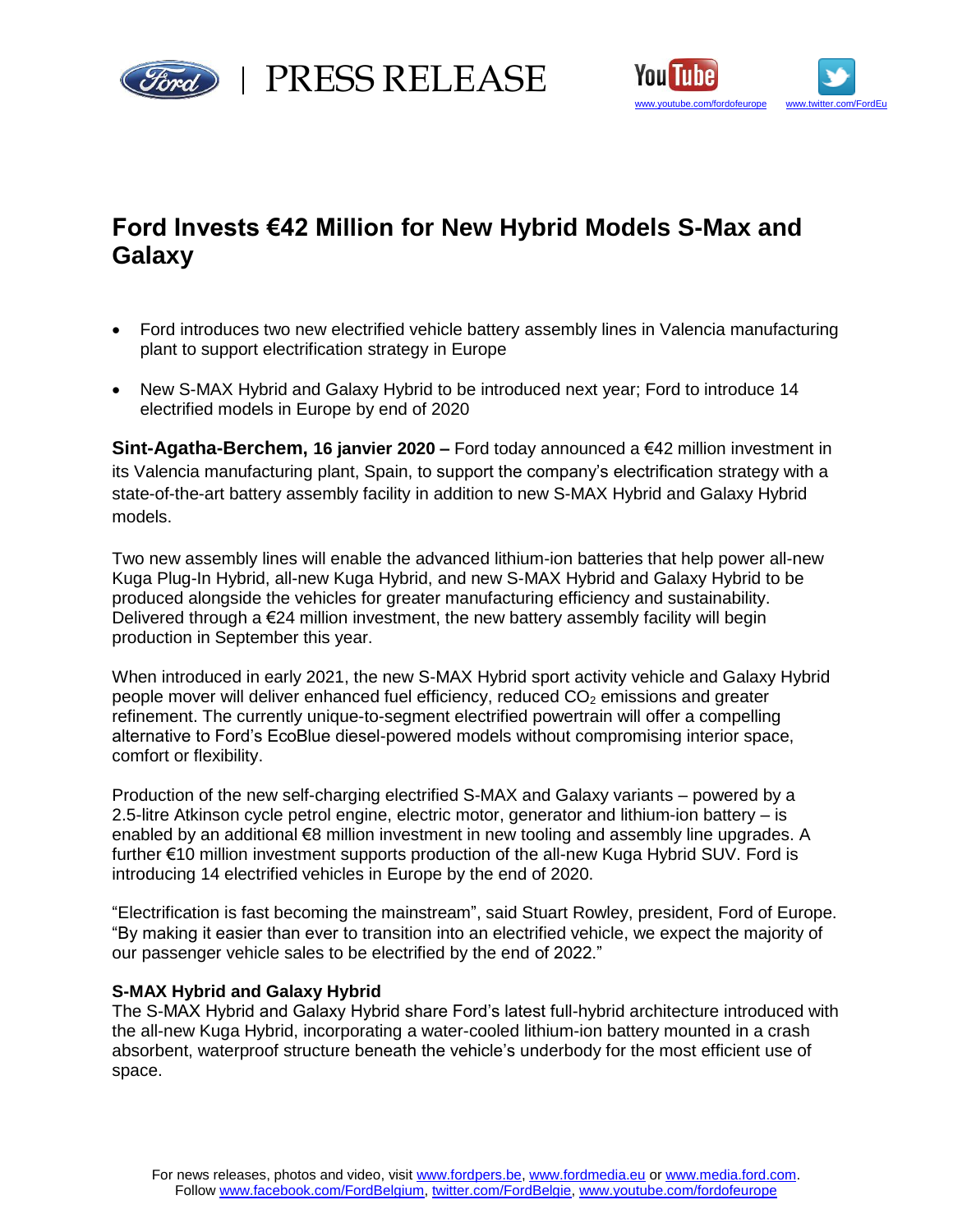The S-MAX Hybrid will be available in five- and seven-seat configurations and will retain existing load space volume of up to 2,200 litres for the five-seat variant. The Galaxy Hybrid will feature seven seats as standard and offer optimised flexibility, retaining existing load space volume of 2,339 litres.\*

Supported by a power-split automatic transmission, the S-MAX Hybrid and Galaxy Hybrid powertrains will deliver a targeted 200 PS and 210 Nm of torque for even better standing start and in-gear acceleration than Ford EcoBlue diesel powered models – and targeted 1,500 kg towing capability.

Able to deliver pure electric and combined petrol-electric propulsion for a refined and responsive driving experience, the models will deliver targeted 140 g/km  $CO<sub>2</sub>$  emissions (WLTP) and significantly reduced NOx emissions.\*\*

Further technologies designed to help drivers optimise efficiency without sacrificing comfort include:

- Regenerative braking technology that captures up to 90 per cent of the energy normally lost during braking to replenish the battery
- Ford's SmartGauge interface for monitoring fuel and energy consumption, with features including Brake Coach that encourages gradual braking to help return more energy to the battery
- Electric power-assisted steering; and electrically-powered air-conditioning, powertrain cooling and vacuum systems, which significantly reduce drag on the engine

The Ford S-MAX Hybrid and Galaxy Hybrid will join the line-ups that have sold almost 125,000 and 69,000 vehicles respectively since the latest generation models were introduced in 2015. S-MAX recorded a 9 per cent increase in sales year-over-year between January and November 2019.

### # # #

\*Two-seat mode, laden to roof

\*\*Officially homologated fuel-efficiency and CO<sub>2</sub> emission figures will be published closer to on-sale date.

The declared fuel/energy consumptions,  $CO<sub>2</sub>$  emissions and electric range are measured according to the technical requirements and specifications of the European Regulations (EC) 715/2007 and (EC) 692/2008 as last amended. Fuel consumption and CO<sub>2</sub> emissions are specified for a vehicle variant and not for a single car. The applied standard test procedure enables comparison between different vehicle types and different manufacturers. In addition to the fuel-efficiency of a car, driving behaviour as well as other nontechnical factors play a role in determining a car's fuel/energy consumption, CO<sub>2</sub> emissions and electric range.  $CO<sub>2</sub>$  is the main greenhouse gas responsible for global warming.

Since 1 September 2017, certain new vehicles are being type-approved using the World Harmonised Light Vehicle Test Procedure (WLTP) according to (EU) 2017/1151 as last amended, which is a new, more realistic test procedure for measuring fuel consumption and CO<sub>2</sub> emissions. Since 1 September 2018 the WLTP has begun replacing the New European Drive Cycle (NEDC), which is the outgoing test procedure. During NEDC Phase-out, WLTP fuel consumption and CO<sub>2</sub> emissions are being correlated back to NEDC. There will be some variance to the previous fuel economy and emissions as some elements of the tests have altered i.e., the same car might have different fuel consumption and  $CO<sub>2</sub>$ emissions.

For news releases, photos and video, visit [www.fordpers.be,](http://www.fordpers.be/) [www.fordmedia.eu](http://www.fordmedia.eu/) or [www.media.ford.com.](http://www.media.ford.com/) Follo[w www.facebook.com/fordofeurope,](http://www.facebook.com/fordofeurope) [www.twitter.com/FordEu](http://www.twitter.com/FordEu) o[r www.youtube.com/fordofeurope](http://www.youtube.com/fordofeurope)